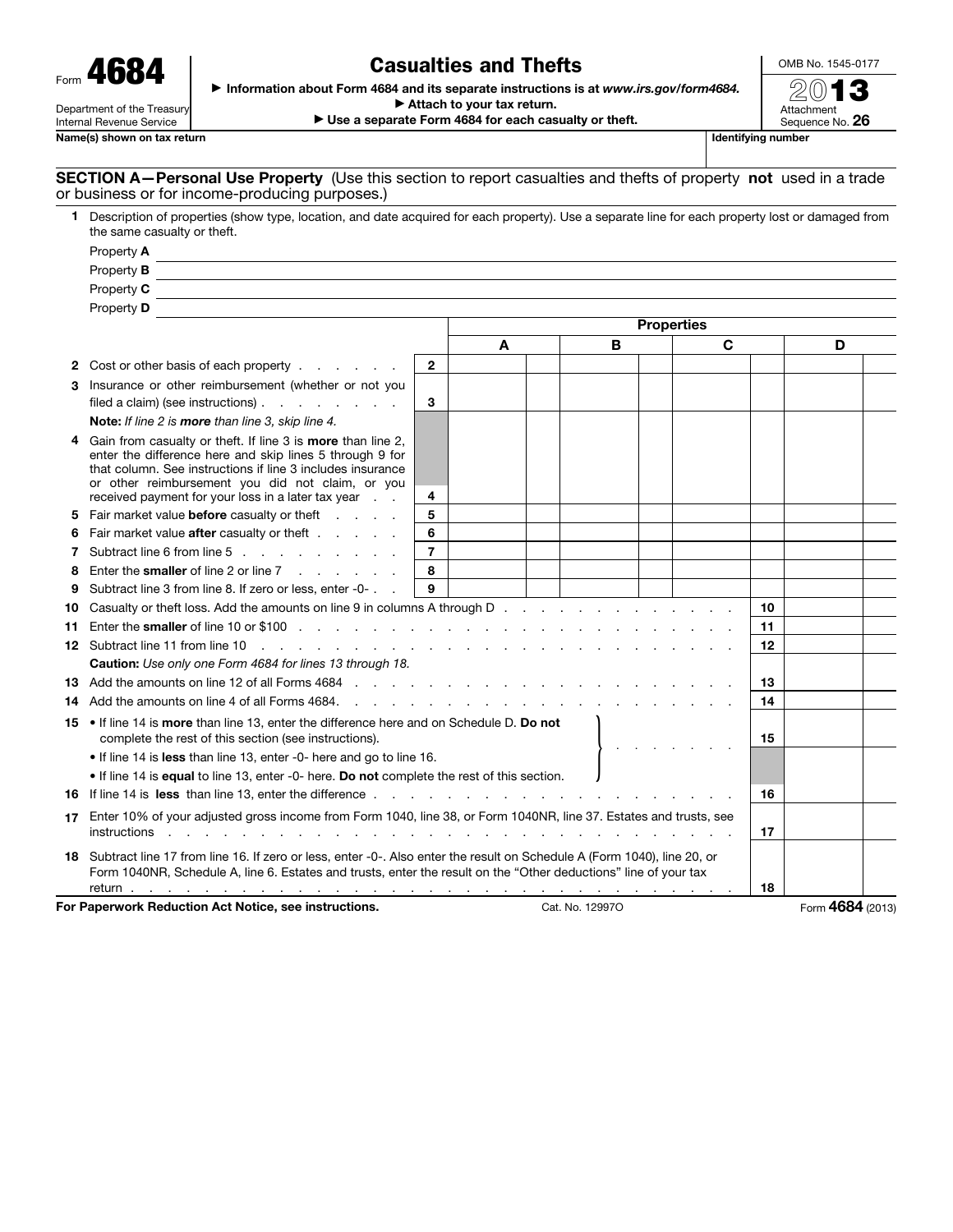Form 4684 (2013) **Attachment Sequence No. 26** Page 2

Name(s) shown on tax return. Do not enter name and identifying number if shown on other side. **Intermal and identifying number** 

|                                                                                                                                                                                                             | <b>SECTION B-Business and Income-Producing Property</b>                                                                                                                                                                                                                                                                                                                                                                                                                                                                                                                                                                           |          |    |   |                            |                         |                                              |   |  |
|-------------------------------------------------------------------------------------------------------------------------------------------------------------------------------------------------------------|-----------------------------------------------------------------------------------------------------------------------------------------------------------------------------------------------------------------------------------------------------------------------------------------------------------------------------------------------------------------------------------------------------------------------------------------------------------------------------------------------------------------------------------------------------------------------------------------------------------------------------------|----------|----|---|----------------------------|-------------------------|----------------------------------------------|---|--|
| Part I                                                                                                                                                                                                      | Casualty or Theft Gain or Loss (Use a separate Part I for each casualty or theft.)                                                                                                                                                                                                                                                                                                                                                                                                                                                                                                                                                |          |    |   |                            |                         |                                              |   |  |
|                                                                                                                                                                                                             | 19 Description of properties (show type, location, and date acquired for each property). Use a separate line for each property lost or damaged<br>from the same casualty or theft. See instructions if claiming a loss due to a Ponzi-type investment scheme and Section C is not completed.                                                                                                                                                                                                                                                                                                                                      |          |    |   |                            |                         |                                              |   |  |
|                                                                                                                                                                                                             | Property A<br>Property <b>B</b>                                                                                                                                                                                                                                                                                                                                                                                                                                                                                                                                                                                                   |          |    |   |                            |                         |                                              |   |  |
|                                                                                                                                                                                                             | Property C                                                                                                                                                                                                                                                                                                                                                                                                                                                                                                                                                                                                                        |          |    |   |                            |                         |                                              |   |  |
|                                                                                                                                                                                                             | Property D                                                                                                                                                                                                                                                                                                                                                                                                                                                                                                                                                                                                                        |          |    |   |                            |                         |                                              |   |  |
|                                                                                                                                                                                                             |                                                                                                                                                                                                                                                                                                                                                                                                                                                                                                                                                                                                                                   |          |    |   |                            | <b>Properties</b>       |                                              |   |  |
|                                                                                                                                                                                                             |                                                                                                                                                                                                                                                                                                                                                                                                                                                                                                                                                                                                                                   |          | A  | B |                            | C                       |                                              | D |  |
| 20                                                                                                                                                                                                          | Cost or adjusted basis of each property                                                                                                                                                                                                                                                                                                                                                                                                                                                                                                                                                                                           | 20       |    |   |                            |                         |                                              |   |  |
|                                                                                                                                                                                                             | 21 Insurance or other reimbursement (whether or not you<br>filed a claim). See the instructions for line 3                                                                                                                                                                                                                                                                                                                                                                                                                                                                                                                        | 21       |    |   |                            |                         |                                              |   |  |
| 22                                                                                                                                                                                                          | Note: If line 20 is more than line 21, skip line 22.<br>Gain from casualty or theft. If line 21 is more than line 20, enter<br>the difference here and on line 29 or line 34, column (c), except<br>as provided in the instructions for line 33. Also, skip lines 23<br>through 27 for that column. See the instructions for line 4 if line<br>21 includes insurance or other reimbursement you did not                                                                                                                                                                                                                           |          |    |   |                            |                         |                                              |   |  |
|                                                                                                                                                                                                             | claim, or you received payment for your loss in a later tax year                                                                                                                                                                                                                                                                                                                                                                                                                                                                                                                                                                  | 22       |    |   |                            |                         |                                              |   |  |
| 23                                                                                                                                                                                                          | Fair market value before casualty or theft<br>and the control of                                                                                                                                                                                                                                                                                                                                                                                                                                                                                                                                                                  | 23       |    |   |                            |                         |                                              |   |  |
| 24                                                                                                                                                                                                          | Fair market value after casualty or theft                                                                                                                                                                                                                                                                                                                                                                                                                                                                                                                                                                                         | 24       |    |   |                            |                         |                                              |   |  |
| 25<br>26                                                                                                                                                                                                    | Subtract line 24 from line 23<br><b>Contract Contract</b><br>Enter the smaller of line 20 or line 25                                                                                                                                                                                                                                                                                                                                                                                                                                                                                                                              | 25<br>26 |    |   |                            |                         |                                              |   |  |
|                                                                                                                                                                                                             | Note: If the property was totally destroyed by casualty or<br>lost from theft, enter on line 26 the amount from line 20.                                                                                                                                                                                                                                                                                                                                                                                                                                                                                                          |          |    |   |                            |                         |                                              |   |  |
| 27                                                                                                                                                                                                          | Subtract line 21 from line 26. If zero or less, enter -0-                                                                                                                                                                                                                                                                                                                                                                                                                                                                                                                                                                         | 27       |    |   |                            |                         |                                              |   |  |
| 28                                                                                                                                                                                                          | Casualty or theft loss. Add the amounts on line 27. Enter the total here and on line 29 or line 34 (see instructions)                                                                                                                                                                                                                                                                                                                                                                                                                                                                                                             |          |    |   |                            |                         |                                              |   |  |
|                                                                                                                                                                                                             | <b>Summary of Gains and Losses (from separate Parts I)</b><br>(b) Losses from casualties or thefts<br>Part II                                                                                                                                                                                                                                                                                                                                                                                                                                                                                                                     |          |    |   |                            |                         | (c) Gains from                               |   |  |
| (ii) Income-<br>(i) Trade, business,<br>(a) Identify casualty or theft<br>rental or royalty<br>producing and<br>employee property<br>property<br><b>Casualty or Theft of Property Held One Year or Less</b> |                                                                                                                                                                                                                                                                                                                                                                                                                                                                                                                                                                                                                                   |          |    |   |                            |                         | casualties or thefts<br>includible in income |   |  |
|                                                                                                                                                                                                             |                                                                                                                                                                                                                                                                                                                                                                                                                                                                                                                                                                                                                                   |          |    |   |                            |                         |                                              |   |  |
| 29                                                                                                                                                                                                          |                                                                                                                                                                                                                                                                                                                                                                                                                                                                                                                                                                                                                                   |          |    |   | $\mathcal{L}$<br>$\lambda$ |                         |                                              |   |  |
| 30                                                                                                                                                                                                          | 30                                                                                                                                                                                                                                                                                                                                                                                                                                                                                                                                                                                                                                |          |    |   |                            |                         |                                              |   |  |
|                                                                                                                                                                                                             | Totals. Add the amounts on line 29<br>$\mathbf{r}$ . The set of the set of the set of the set of the set of the set of the set of the set of the set of the set of the set of the set of the set of the set of the set of the set of the set of the set of the set of t                                                                                                                                                                                                                                                                                                                                                           |          |    |   |                            |                         |                                              |   |  |
|                                                                                                                                                                                                             | Combine line 30, columns (b)(i) and (c). Enter the net gain or (loss) here and on Form 4797, line 14. If Form 4797 is<br>31.<br>not otherwise required, see instructions                                                                                                                                                                                                                                                                                                                                                                                                                                                          |          |    |   |                            |                         | 31                                           |   |  |
| 32                                                                                                                                                                                                          | Enter the amount from line 30, column (b)(ii) here. Individuals, enter the amount from income-producing property on Schedule A<br>(Form 1040), line 28, or Form 1040NR, Schedule A, line 14, and enter the amount from property used as an employee on Schedule<br>A (Form 1040), line 23, or Form 1040NR, Schedule A, line 9. Estates and trusts, partnerships, and S corporations, see instructions                                                                                                                                                                                                                             |          |    |   |                            |                         |                                              |   |  |
|                                                                                                                                                                                                             | <b>Casualty or Theft of Property Held More Than One Year</b>                                                                                                                                                                                                                                                                                                                                                                                                                                                                                                                                                                      |          |    |   |                            |                         | 32                                           |   |  |
|                                                                                                                                                                                                             |                                                                                                                                                                                                                                                                                                                                                                                                                                                                                                                                                                                                                                   |          |    |   |                            |                         | 33                                           |   |  |
| 34                                                                                                                                                                                                          | and the control of the control of the control of the control of the control of the control of the control of the                                                                                                                                                                                                                                                                                                                                                                                                                                                                                                                  |          |    |   |                            |                         |                                              |   |  |
|                                                                                                                                                                                                             |                                                                                                                                                                                                                                                                                                                                                                                                                                                                                                                                                                                                                                   |          |    |   |                            | $\overline{\big) \big $ |                                              |   |  |
| 35                                                                                                                                                                                                          | Total losses. Add amounts on line 34, columns $(b)(i)$ and $(b)(ii)$                                                                                                                                                                                                                                                                                                                                                                                                                                                                                                                                                              |          | 35 |   |                            | $\vert$ (               |                                              |   |  |
| 36                                                                                                                                                                                                          |                                                                                                                                                                                                                                                                                                                                                                                                                                                                                                                                                                                                                                   |          |    |   |                            |                         | 36                                           |   |  |
| 37                                                                                                                                                                                                          | Add amounts on line 35, columns (b)(i) and (b)(ii) $\cdots$ $\cdots$ $\cdots$ $\cdots$ $\cdots$ $\cdots$ $\cdots$                                                                                                                                                                                                                                                                                                                                                                                                                                                                                                                 |          |    |   |                            |                         | 37                                           |   |  |
| 38                                                                                                                                                                                                          | If the loss on line 37 is <b>more</b> than the gain on line 36:<br>a Combine line 35, column (b)(i) and line 36, and enter the net gain or (loss) here. Partnerships (except electing large<br>partnerships) and S corporations, see the note below. All others, enter this amount on Form 4797, line 14. If Form<br>4797 is not otherwise required, see instructions.<br>the contract of the contract of the contract of the contract of the contract of the contract of the contract of                                                                                                                                         |          |    |   |                            | 38a                     |                                              |   |  |
|                                                                                                                                                                                                             | <b>b</b> Enter the amount from line 35, column (b)(ii) here. Individuals, enter the amount from income-producing property on<br>Schedule A (Form 1040), line 28, or Form 1040NR, Schedule A, line 14, and enter the amount from property used as<br>an employee on Schedule A (Form 1040), line 23, or Form 1040NR, Schedule A, line 9. Estates and trusts, enter on<br>the "Other deductions" line of your tax return. Partnerships (except electing large partnerships) and S corporations,<br>see the note below. Electing large partnerships, enter on Form 1065-B, Part II, line 11<br>and the company of the company of the |          |    |   |                            | 38b                     |                                              |   |  |
| 39                                                                                                                                                                                                          | If the loss on line 37 is less than or equal to the gain on line 36, combine lines 36 and 37 and enter here. Partnerships<br>(except electing large partnerships), see the note below. All others, enter this amount on Form 4797, line 3                                                                                                                                                                                                                                                                                                                                                                                         |          |    |   |                            |                         | 39                                           |   |  |
|                                                                                                                                                                                                             | Note: Partnerships, enter the amount from line 38a, 38b, or line 39 on Form 1065, Schedule K, line 11.<br>S corporations, enter the amount from line 38a or 38b on Form 1120S, Schedule K, line 10.                                                                                                                                                                                                                                                                                                                                                                                                                               |          |    |   |                            |                         |                                              |   |  |